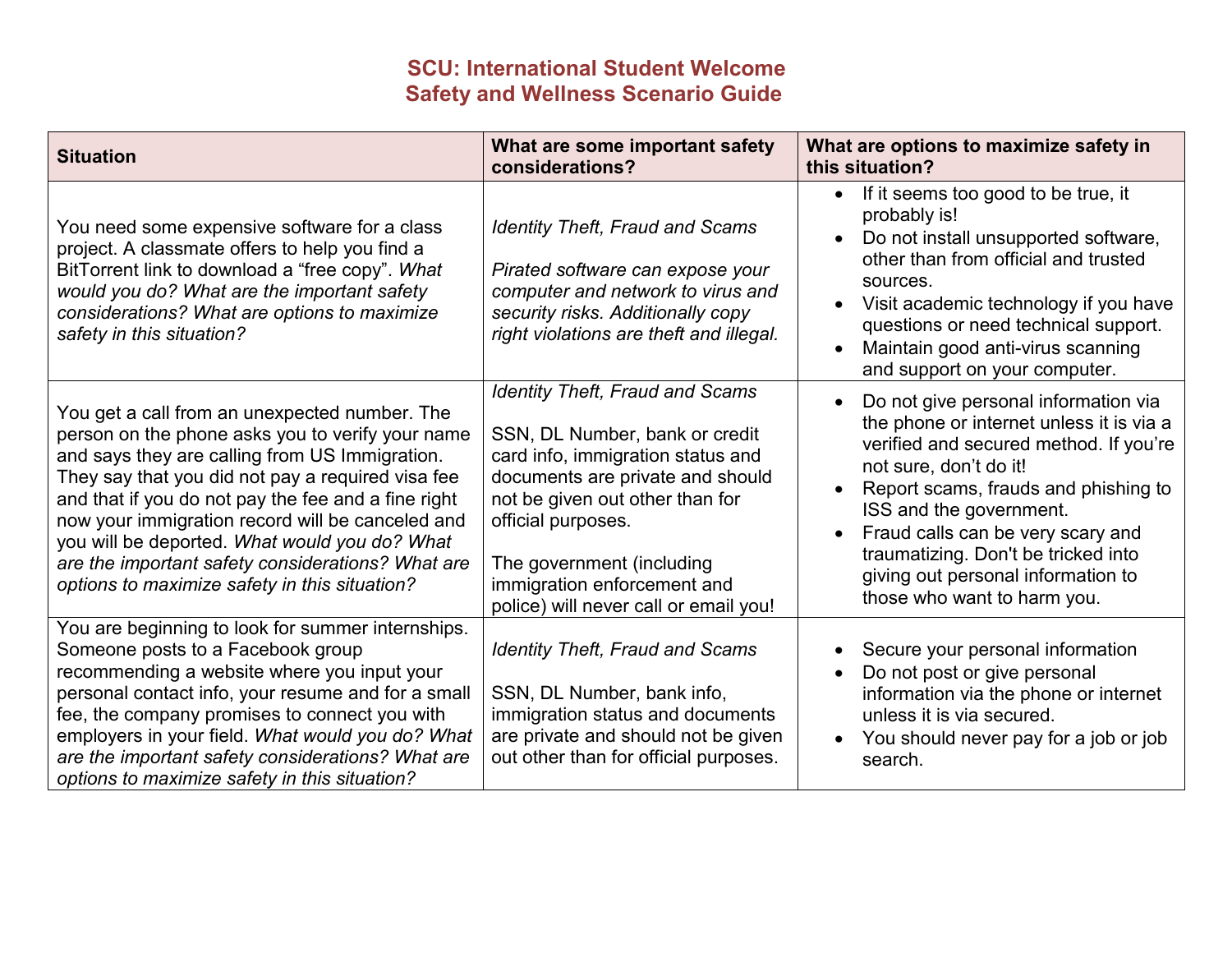| <b>Situation</b>                                                                                                                                                                                                                                                                                                                                     | What are some important safety<br>considerations?                                                                                                                                                                                | What are options to maximize safety in<br>this situation?                                                                                                                                                                                                                                               |
|------------------------------------------------------------------------------------------------------------------------------------------------------------------------------------------------------------------------------------------------------------------------------------------------------------------------------------------------------|----------------------------------------------------------------------------------------------------------------------------------------------------------------------------------------------------------------------------------|---------------------------------------------------------------------------------------------------------------------------------------------------------------------------------------------------------------------------------------------------------------------------------------------------------|
| You are studying in the library late at night. You<br>need to use the restroom. You have all your<br>books, your computer and belongings spread out<br>and don't want to pack everything up just for a few<br>minutes. What would you do? What are the<br>important safety considerations? What are options<br>to maximize safety in this situation? | Securing your person and<br>belongings<br>Leaving your belongings<br>unattended increases the possibility<br>of them being stolen or lost.                                                                                       | • Do not leave belongings unattended<br>Keep your belongings with you and<br>under you observation or control at all<br>times<br>Use a laptop lock<br>Take your important belongings<br>(technology, wallet, purse etc) but<br>leave your books<br>Ask a trusted friend to watch your<br>belongings     |
| You want to take up jogging to get exercise and<br>manage your stress level. The only time of day<br>you are able to set aside is very early in the<br>morning or late at night. What would you do?<br>What are the important safety considerations?<br>What are options to maximize safety in this<br>situation?                                    | Securing your person and<br>belongings<br>Travelling alone after dark can<br>increase your risk of being injured<br>or victimized.                                                                                               | Travel with others<br>Join a running group<br>Go where people are<br>Stay in well-lit, higher traffic areas<br>Let people know when you're leaving<br>and planning to return<br>Use running lights and reflective gear<br>Stay alert and aware of your<br>surroundings<br>Bring a phone for emergencies |
| You are walking home from the library late at night<br>and there is a young woman walking ahead of<br>you. She keeps looking over her shoulder at you<br>several times and seems to be speeding up. What<br>would you do? What are the important safety<br>considerations? What are options to maximize<br>safety in this situation?                 | Securing your person and<br>belongings<br>In addition to being alert and aware<br>of your surroundings for your own<br>safety, it's important to understand<br>how your actions can impact the<br>feelings and safety of others. | If you notice someone who seems<br>uncomfortable with your proximity, you can:<br>Slow-down<br>Step-back<br>Cross the street<br>Take a different route<br>Speak up to the person to let them<br>know you're not a threat, and that you<br>will back off.                                                |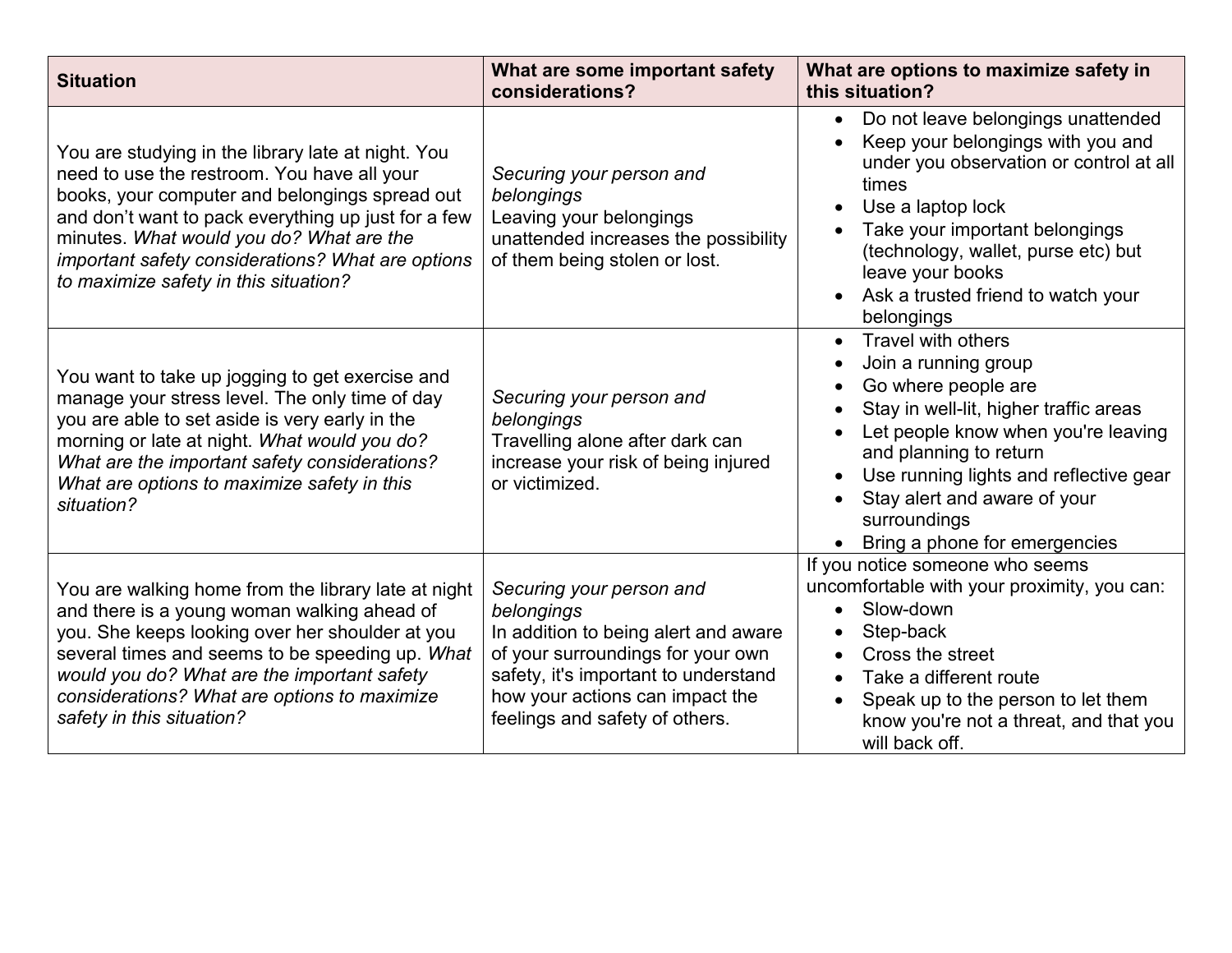| <b>Situation</b>                                                                                                                                                                                                                                                                                                                                                                                                                                                                                                                                                                                                           | What are some important safety<br>considerations?                                                                                                                                                                                                                                                                                                                         | What are options to maximize safety in<br>this situation?                                                                                                                                                                                                                                                                                                                                                |
|----------------------------------------------------------------------------------------------------------------------------------------------------------------------------------------------------------------------------------------------------------------------------------------------------------------------------------------------------------------------------------------------------------------------------------------------------------------------------------------------------------------------------------------------------------------------------------------------------------------------------|---------------------------------------------------------------------------------------------------------------------------------------------------------------------------------------------------------------------------------------------------------------------------------------------------------------------------------------------------------------------------|----------------------------------------------------------------------------------------------------------------------------------------------------------------------------------------------------------------------------------------------------------------------------------------------------------------------------------------------------------------------------------------------------------|
| You are at a social gathering and notice that a<br>fellow student has had too much to drink and<br>seems to be sick and not in control of their person<br>or belongings. You offer to help but the person<br>tells you that they are fine and don't need your<br>help. What would you do? What are the important<br>safety considerations? What are options to<br>maximize safety in this situation?                                                                                                                                                                                                                       | Securing your person and<br>belongings<br>Sexual Assault, Relationship Abuse<br>and Stalking<br>It's important that we come to the<br>aid of people who cannot aid<br>themselves. Alcohol and drug<br>intoxication can impair judgement.<br>People who have been consuming<br>alcohol or drugs may not be able to<br>give positive consent needed for<br>sexual activity. | Make it clear to others that you've<br>noticed.<br>Ask the person if they need help<br>$\bullet$<br>again and tell them you are worried.<br>Keep an eye on the person, even<br>from a distance.<br>Mention your concerns to other<br>people, especially people of the same<br>gender.<br>Identify a trusted friend and ask for<br>help.<br>Find the person in charge of the<br>party.                    |
| You requested that the university registrar's office<br>provide you a copy of your official transcripts 3<br>days ago. You've called to follow-up a few times<br>but they just keep telling you that they will contact<br>you when it is ready. You need these transcripts<br>for a job application and you're starting getting<br>stressed out. You're having lunch on campus and<br>notice the person who took your request a few<br>days ago is eating lunch at the table next to you.<br>What would you do? What are the important<br>safety considerations? What are options to<br>maximize safety in this situation? | Sexual Assault, Relationship Abuse<br>and Stalking<br>Everyone has the right to set<br>boundaries between work and<br>personal life and take time off.<br>The difference between persistent<br>and pushy is cultural context.<br>It's not appropriate to follow-up on<br>professional matters in personal<br>settings.                                                    | Do not approach staff members about<br>business matters outside their office<br>environment.<br>Do not follow staff members outside<br>of their offices.<br>It's not necessary or appropriate to<br>follow-up unless you've been waiting<br>past the time promised.<br>Pay special attention to social<br>queues, particularly when interacting<br>with business contacts in a non-<br>business setting. |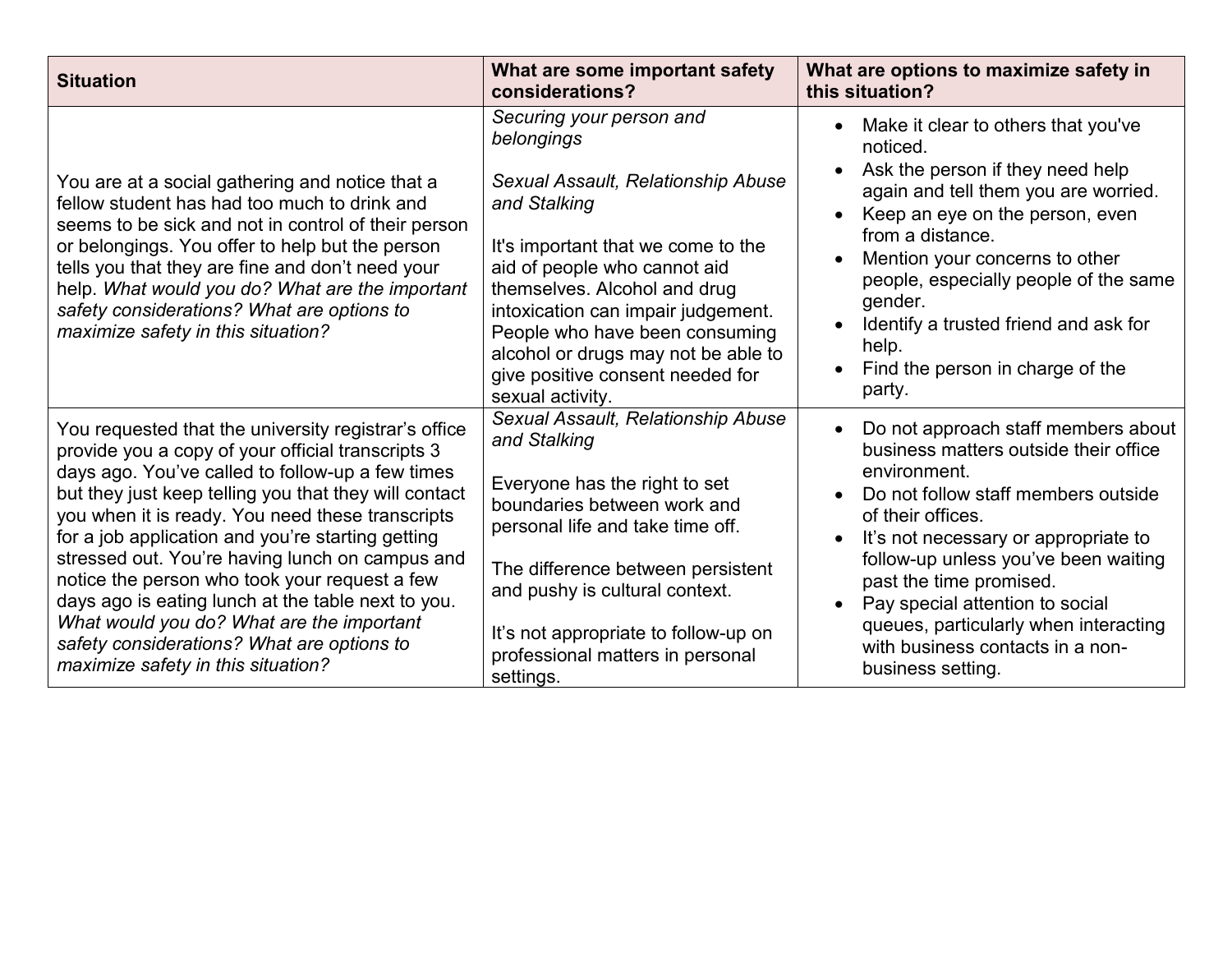| <b>Situation</b>                                                                                                                                                                                                                                                                                                                                                                                                                                                                 | What are some important safety<br>considerations?                                                                                                                                                                                                                                                            | What are options to maximize safety in<br>this situation?                                                                                                                                                                                                                                                                                                                                                                                                                                                                                                                                                        |
|----------------------------------------------------------------------------------------------------------------------------------------------------------------------------------------------------------------------------------------------------------------------------------------------------------------------------------------------------------------------------------------------------------------------------------------------------------------------------------|--------------------------------------------------------------------------------------------------------------------------------------------------------------------------------------------------------------------------------------------------------------------------------------------------------------|------------------------------------------------------------------------------------------------------------------------------------------------------------------------------------------------------------------------------------------------------------------------------------------------------------------------------------------------------------------------------------------------------------------------------------------------------------------------------------------------------------------------------------------------------------------------------------------------------------------|
| You're out late one night with friends and there<br>are hardly any cars out on the road. You joke<br>about how Santa Clara is such a small sleepy<br>town with no night life! You need to cross the<br>street to get home and the light is taking forever.<br>Normally you would wait for the walk signal, but<br>you're in a rush to get home. What would you do?<br>What are the important safety considerations?<br>What are options to maximize safety in this<br>situation? | Traffic and public transportation<br>Follow all traffic signs and laws.<br>SCPD regularly tickets j-walker and<br>the cost of tickets for running red<br>lights can be several hundred<br>dollars.<br>Additionally, crossing against the<br>light as a pedestrian or in a car can<br>be extremely dangerous. | Wait!<br>Don't break the law.<br>Having to interact with the police<br>would delay you more!                                                                                                                                                                                                                                                                                                                                                                                                                                                                                                                     |
| You have spent the day visiting an art installation<br>in San Francisco. You are planning on taking<br>public transportation back to your home. You<br>arrive at the BART station late and there are not<br>very many people around. What would you do?<br>What are the important safety considerations?<br>What are options to maximize safety in this<br>situation?                                                                                                            | Traffic and public transportation<br>Travelling alone or during slow<br>periods in public transportation can<br>increase your risk of being injured<br>or victimized.                                                                                                                                        | Be aware of your surroundings (not<br>on your phone playing pokemon-go)<br>Be alert to people entering and<br>leaving your area.<br>Be alert to emergency call boxes,<br>employees and cameras<br>On public transportation, secure your<br>person and belongings.<br>Go where the people are (don't sit in<br>an empty BART car).<br>Strike up a conversation with<br>$\bullet$<br>someone who looks friendly.<br>Travel with others.<br>Move away if you feel unsafe,<br>however, be sure not to move to a<br>location that is less safe (for example,<br>don't leave a BART station to go to a<br>dark alley). |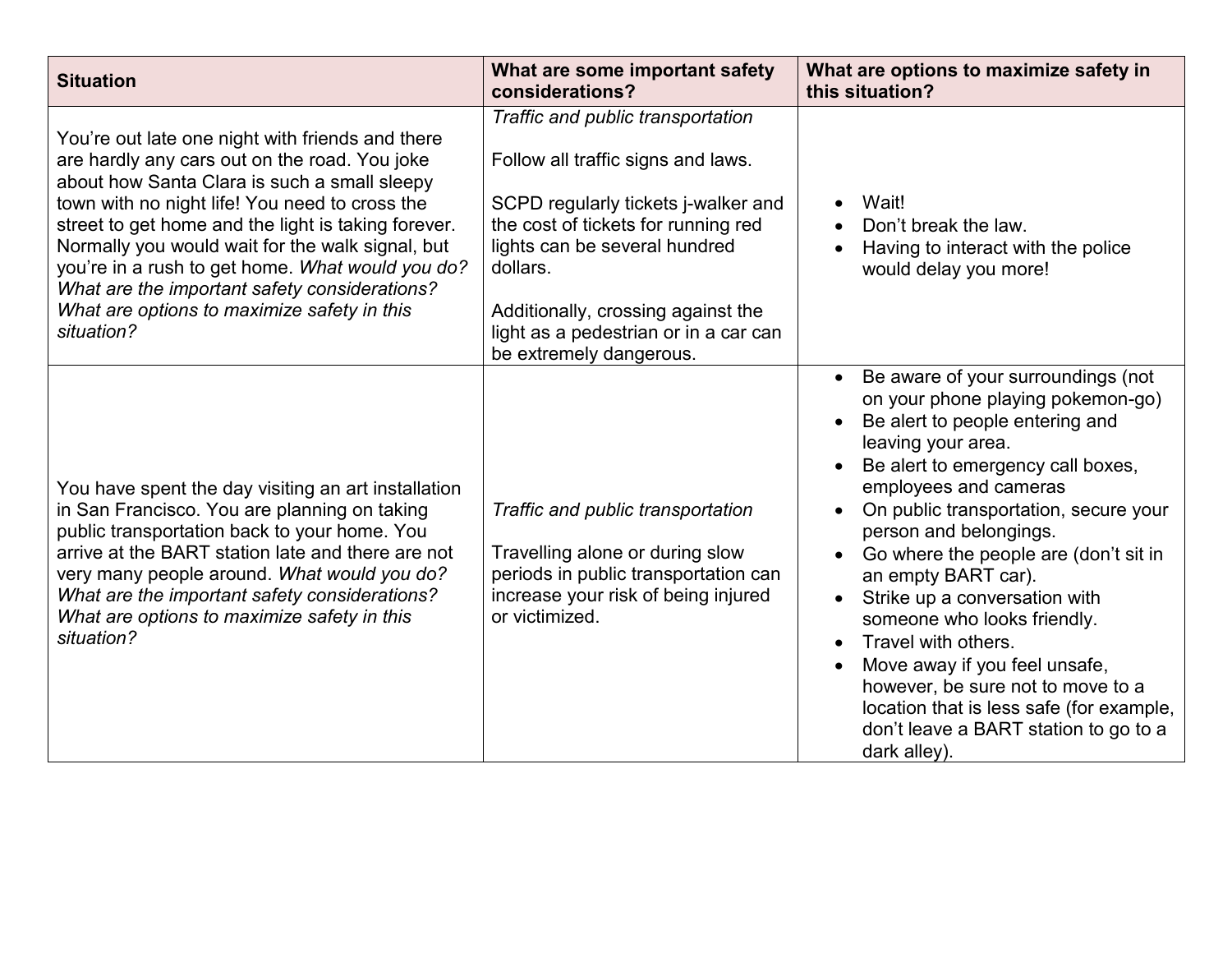| <b>Situation</b>                                                                                                                                                                                                                                                             | What are some important safety<br>considerations?                                                                                                                               | What are options to maximize safety in<br>this situation?                                                                                                                                                                                                                                                                                                                                                                                                                                                                                                                           |
|------------------------------------------------------------------------------------------------------------------------------------------------------------------------------------------------------------------------------------------------------------------------------|---------------------------------------------------------------------------------------------------------------------------------------------------------------------------------|-------------------------------------------------------------------------------------------------------------------------------------------------------------------------------------------------------------------------------------------------------------------------------------------------------------------------------------------------------------------------------------------------------------------------------------------------------------------------------------------------------------------------------------------------------------------------------------|
| You are walking near campus and see a car<br>accident occur. What would you do? What are the<br>important safety considerations? What are options<br>to maximize safety in this situation?                                                                                   | Traffic and public transportation<br>Bystander intervention is important,<br>but responding during an<br>emergency situation can be very<br>risky.                              | First and foremost, make sure you<br>$\bullet$<br>are safe.<br>Call for help in an emergency (911<br>will summon fire, police and 1st<br>Responders).<br>Take note of information like license<br>plates, what you saw happen (you<br>can take video or photos).<br>Assist the injured parties if you are<br>able to do so safely.<br>Do not put yourself at risk of physical<br>harm (it will just create a second<br>person that needs help).<br>Stick around to provide witness<br>information, if you can.<br>Pay attention to the directions of 1 <sup>st</sup><br>responders. |
| Your housemate recently purchased a new bike<br>but you live in a location where bike thefts are<br>fairly common. What advice do you have for your<br>housemate? What are the important safety<br>considerations? What are options to maximize<br>safety in this situation? | Traffic and public transportation<br>Securing your person and<br>belongings<br>Leaving your belongings<br>unattended increases the possibility<br>of them being stolen or lost. | Keep the bike locked<br>Store the bike in a secure location<br>that is well lit and well trafficked (or<br>out of sight and inaccessible).<br>Take photos of the bike, in case it is<br>lost or stolen.<br>Keep track of where you lock up your<br>bike and do not leave it unattended<br>for long periods of time (for example,<br>breaks).<br>Register the bike.<br>Immediately report the theft to the<br>police or campus safety.                                                                                                                                               |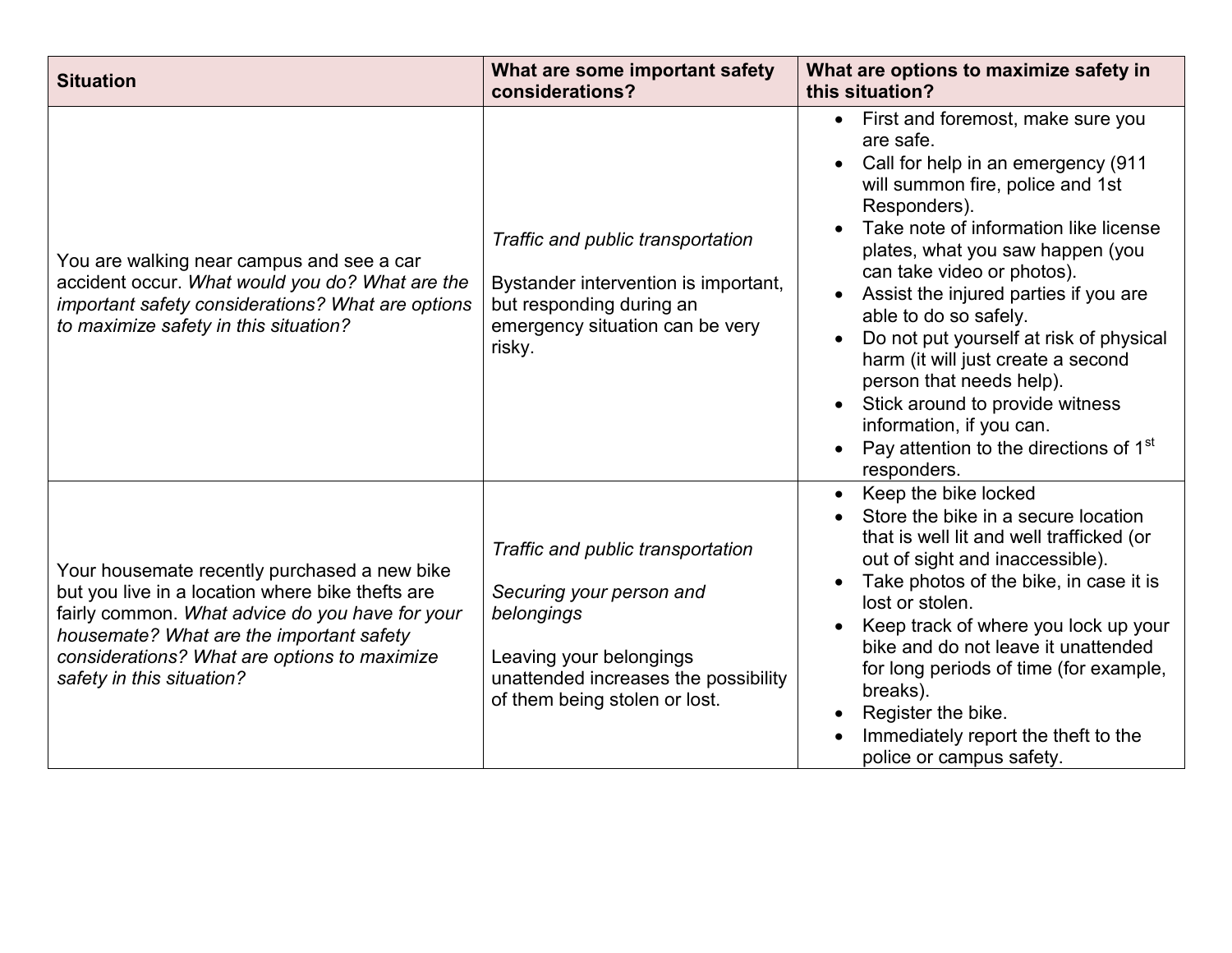| <b>Situation</b>                                                                                                                                                                                                                                                                                                                                                                                                                                                                                                                              | What are some important safety<br>considerations?                                                                                                                                                                                                                                                                                                | What are options to maximize safety in<br>this situation?                                                                                                                                                                                                                                                                                                                                                        |
|-----------------------------------------------------------------------------------------------------------------------------------------------------------------------------------------------------------------------------------------------------------------------------------------------------------------------------------------------------------------------------------------------------------------------------------------------------------------------------------------------------------------------------------------------|--------------------------------------------------------------------------------------------------------------------------------------------------------------------------------------------------------------------------------------------------------------------------------------------------------------------------------------------------|------------------------------------------------------------------------------------------------------------------------------------------------------------------------------------------------------------------------------------------------------------------------------------------------------------------------------------------------------------------------------------------------------------------|
| You are getting ready to leave your dorm /<br>apartment for your early morning class. You are<br>running a little late and you can't find your keys.<br>Your roommate is home and doesn't have classes<br>until later in that day so you're considering leaving<br>the house without locking the door. What would<br>you do? What are the important safety<br>considerations? What are options to maximize<br>safety in this situation?                                                                                                       | Securing your person and<br>belongings<br>Other people's plans may change.<br>For security, keep doors locked and<br>secured.                                                                                                                                                                                                                    | Always lock your doors.<br>Keep a spare key with a trusted<br>person (not hidden outside of your<br>house).<br>Keep valuables out of plain sight.                                                                                                                                                                                                                                                                |
| You're just getting home after a long day of<br>classes. You usually lock your front door but<br>notice that it was unlocked and your laptop is not<br>on the table in the front room where you left it.<br>What would you do? What are the important<br>safety considerations? What are options to<br>maximize safety in this situation?                                                                                                                                                                                                     | Securing your person and<br>belongings<br>If something doesn't seem right, it<br>might not be. In this situation, it's<br>possible that you just forgot to lock<br>your door or that your roommate<br>came home early. But it's also<br>possible that your house may have<br>been broken into or even that there<br>is someone inside the house! | If you're not sure that the house is<br>empty, do not go inside alone.<br>Call a friend, call campus safety or<br>call the police.<br>If you're sure the house is empty, you<br>can enter, but be cautious.<br>If your belongings are missing do not<br>touch anything, and immediately<br>report the theft to the police or<br>campus safety.                                                                   |
| Your friend recently broke up with their partner of<br>3 years. Your friend says it was amicable and that<br>they want to try and stay friends with their ex.<br>Your friend has sent several text messages to the<br>ex, but only got one response that said "never<br>contact me again". Your friend mentions that they<br>are thinking of waiting for their ex after class, just<br>to try and talk to them. What would you do? What<br>are the important safety considerations? What are<br>options to maximize safety in this situation? | Sexual Assault, Relationship Abuse<br>and Stalking<br>Everyone has a right to decide who<br>they want to spend time with. If a<br>person no longer wants to be<br>friends, it's not okay to continue to<br>force interaction, in fact this could<br>even be considered stalking, which<br>is a crime!                                            | Let your friend know that you think<br>they should leave their ex alone.<br>Tell your friend that you're worried<br>they might get into trouble if they<br>keep bothering or contacting their ex<br>after being asked to stop.<br>Ask your friend to empathize with<br>their ex and explain how scary it<br>might be to continue to be contacted<br>and follow by someone when you've<br>asked to be left alone, |